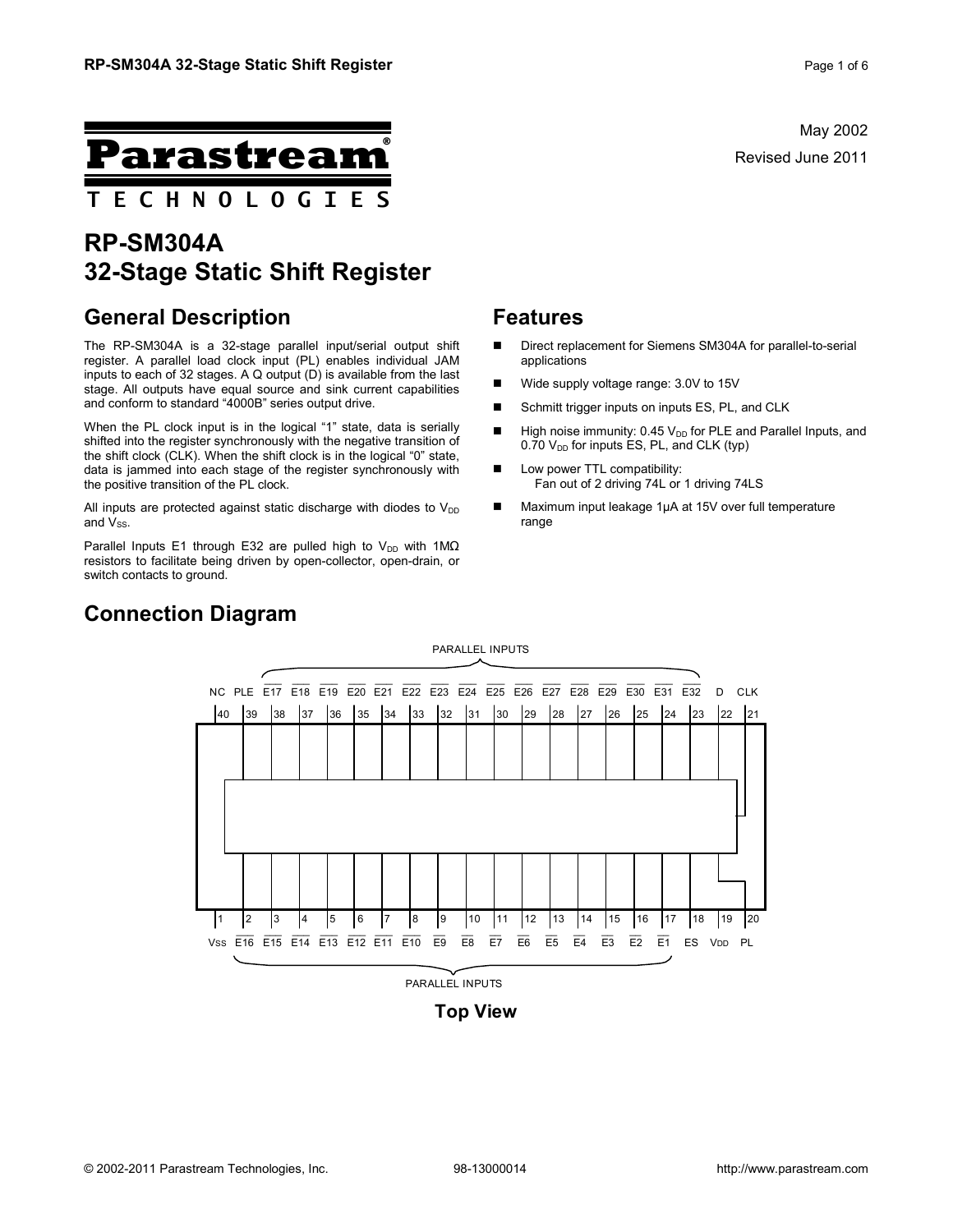# **Truth Table**

| <b>CLK</b><br>(Note 1) | ES       | <b>PLE</b> | <b>PL</b><br>(Note 1) | E1 | En       | E32 | $Q_1$ (Internal) | Q <sub>n</sub> (Internal) | D        |
|------------------------|----------|------------|-----------------------|----|----------|-----|------------------|---------------------------|----------|
| $\Omega$               | X        | 0          | X                     | X  | X        | X   | $Q_1$            | $Q_{n}$                   | $Q_{32}$ |
|                        | X        | X          |                       | X  | X        | X   | Q1               | $\mathsf{Q}_\mathsf{n}$   | $Q_{32}$ |
|                        | X        |            |                       | 0  | $\Omega$ | 0   |                  |                           |          |
|                        | X        |            |                       | 0  | 0        |     |                  |                           |          |
|                        | X        |            |                       | 0  | 1        | ი   |                  |                           |          |
|                        | X        |            |                       | 0  | 4        |     |                  |                           |          |
|                        | X        |            |                       |    | 0        |     |                  |                           |          |
|                        | X        |            |                       |    | 0        |     |                  |                           |          |
|                        | X        |            |                       |    |          |     |                  |                           |          |
|                        | X        |            |                       |    |          |     |                  |                           |          |
|                        | $\Omega$ |            |                       | X  | X        | X   |                  | $Q_{n-1}$                 | $Q_{31}$ |
|                        | 4        |            |                       | X  | X        | X   |                  | $Q_{n-1}$                 | $Q_{31}$ |
|                        | x        |            |                       | х  | х        | х   | Q1               | $\mathsf{Q}_\mathsf{n}$   | $Q_{32}$ |

X = Don't care case

**Note 1**: Level change

# **Logic Diagram**

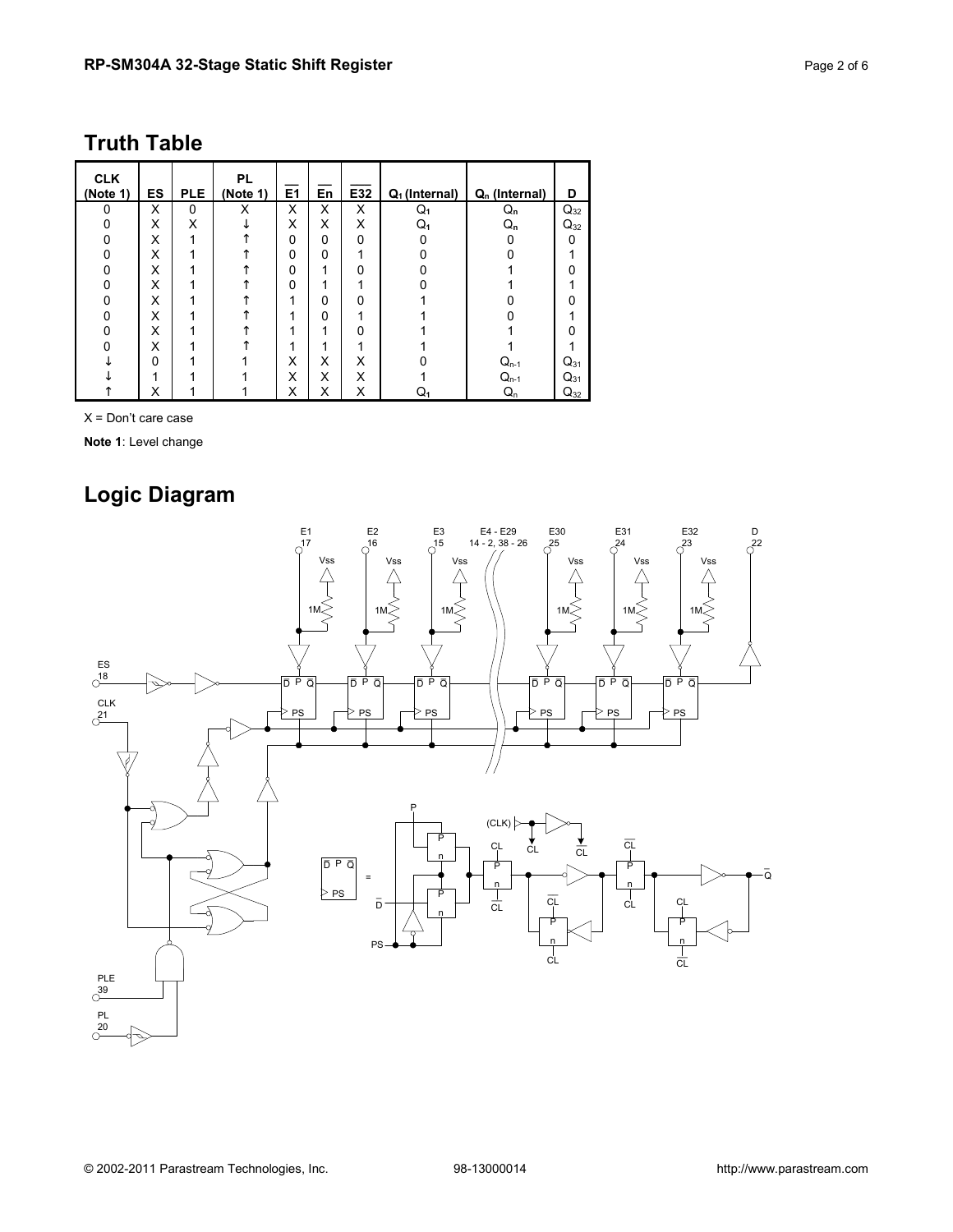## **Absolute Maximum Ratings**

| (Note |  |
|-------|--|
|-------|--|

| <b>Recommended Operating Conditions</b> |  |
|-----------------------------------------|--|
| (Note 3)                                |  |

| Supply Voltage $(V_{DD})$        | $-0.3V$ to $+18V$                    |
|----------------------------------|--------------------------------------|
| Input Voltage $(V_{\text{IN}})$  | $-0.3V$ to $V_{\text{DD}}$ +0.3V     |
| Storage Temperature Range $(Ts)$ | -65 $^{\circ}$ C to 150 $^{\circ}$ C |
| Power Dissipation $(P_D)$        | 500mW                                |
| Lead Temperature $(T_L)$         |                                      |
| (Soldering, 10 seconds)          | $260^{\circ}$ C                      |
|                                  |                                      |

| Supply Voltage $(V_{DD})$           | 3.0V to 15V                           |
|-------------------------------------|---------------------------------------|
| Input Voltage $(V_{\text{IN}})$     | 0 to $V_{DD}$                         |
| Operating Temperature Range $(T_A)$ | -55 $^{\circ}$ C to +125 $^{\circ}$ C |

**Note 2**: "Absolute Maximum Ratings" are those values beyond which the safety of the device cannot be guaranteed. Except for "Operating Temperature Range" they are not meant to imply that the devices should be operated at these limits. The table of "Electrical Characteristics" provides conditions for actual device operation.

**Note 3**:  $V_{SS}$  = 0V unless otherwise specified.

#### **DC Electrical Characteristics**  (Note 3)

| Symbol                  | <b>Parameter</b>                    |                                                 | $-55^{\circ}$ C |         | $+25^{\circ}$ C |                |         | $+125^{\circ}$ C |         | <b>Units</b> |  |
|-------------------------|-------------------------------------|-------------------------------------------------|-----------------|---------|-----------------|----------------|---------|------------------|---------|--------------|--|
|                         |                                     | <b>Conditions</b>                               | Min             | Max     | Min             | Typ            | Max     | Min              | Max     |              |  |
| <b>l</b> <sub>DD</sub>  | Quiescent Device Current            | $V_{DD}$ = 5V, $V_{IN}$ = $V_{DD}$ or $V_{SS}$  |                 | 35      |                 | 0.5            | 35      |                  | 600     |              |  |
|                         |                                     | $V_{DD}$ = 10V. $V_{IN}$ = $V_{DD}$ or $V_{SS}$ |                 | 55      |                 | 0.8            | 55      |                  | 1200    | μA           |  |
|                         |                                     | $V_{DD}$ = 15V, $V_{IN}$ = $V_{DD}$ or $V_{SS}$ |                 | 95      |                 | 1.2            | 95      |                  | 2400    |              |  |
| $\mathsf{V}\mathsf{ol}$ | <b>LOW Level Output Voltage</b>     | $V_{DD} = 5V$ , $I_0 < 1 \mu A$                 |                 | 0.05    |                 | $\mathbf 0$    | 0.05    |                  | 0.05    |              |  |
|                         |                                     | $V_{DD} = 10V$ , $I_0 \le 1 \mu A$              |                 | 0.05    |                 | $\mathbf 0$    | 0.05    |                  | 0.05    | V            |  |
|                         |                                     | $V_{DD} = 15V$ , $I_{O} < 1 \mu A$              |                 | 0.05    |                 | $\mathbf 0$    | 0.05    |                  | 0.05    |              |  |
| <b>V<sub>OH</sub></b>   | <b>HIGH Level Output Voltage</b>    | $V_{DD} = 5V$ , $I_0 < -1$ uA                   | 4.95            |         | 4.95            | 5              |         | 4.95             |         |              |  |
|                         |                                     | $V_{DD} = 10V$ , $I_0 < -1 \mu A$               | 9.95            |         | 9.95            | 10             |         | 9.95             |         | $\vee$       |  |
|                         |                                     | $V_{DD} = 15V$ , $I_0 < -1 \mu A$               | 14.95           |         | 14.95           | 15             |         | 14.95            |         |              |  |
| $V_{\parallel}$         | LOW Level Input Voltage, PLE,       | $V_{DD}$ = 5V, $V_{O}$ = 0.5V or 4.5V           |                 | 1.5     |                 | $\overline{2}$ | 1.5     |                  | 1.5     |              |  |
|                         | E1 through E32 (Parallel Inputs)    | $V_{DD} = 10V$ , $V_O = 1.0V$ or 9.0V           |                 | 3.0     |                 | $\overline{4}$ | 3.0     |                  | 3.0     | $\vee$       |  |
|                         |                                     | $V_{DD}$ = 15V, $V_{O}$ = 1.5V or 13.5V         |                 | 4.0     |                 | 6              | 4.0     |                  | 4.0     |              |  |
| V <sub>IH</sub>         | HIGH Level Input Voltage, PLE,      | $V_{DD} = 5V$ , $V_{O} = 0.5V$ or 4.5V          | 3.5             |         | 3.5             | 3              |         | 3.5              |         |              |  |
|                         | E1 through E32 (Parallel Inputs)    | $V_{DD}$ = 10V, $V_{O}$ = 1.0V or 9.0V          | 7.0             |         | 7.0             | 6              |         | 7.0              |         | $\vee$       |  |
|                         |                                     | $V_{DD}$ = 15V, $V_{O}$ = 1.5V or 13.5V         | 11.0            |         | 11.0            | 9              |         | 11.0             |         |              |  |
| <b>V<sub>OH</sub></b>   | Positive Going Threshold            | $V_{DD} = 5V$                                   | 3.0             | 4.3     | 3.0             | 3.6            | 4.3     | 3.0              | 4.3     |              |  |
|                         | Voltage (Inputs ES, PL, and<br>CLK) | $V_{DD} = 10V$                                  | 6.0             | 8.6     | 6.0             | 6.8            | 8.6     | 6.0              | 8.6     | V            |  |
|                         |                                     | $V_{DD} = 15V$                                  | 9.0             | 12.9    | 9.0             | 10.0           | 12.9    | 9.0              | 12.9    |              |  |
| $V_{IL}$                | Negative Going Threshold            | $V_{DD} = 5V$                                   | 0.7             | 2.0     | 0.7             | 1.4            | 2.0     | 0.7              | 2.0     |              |  |
|                         | Voltage (Inputs ES, PL, and<br>CLK) | $V_{DD} = 10V$                                  | 1.4             | 4.0     | 1.4             | 3.2            | 4.0     | 1.4              | 4.0     | $\vee$       |  |
|                         |                                     | $V_{DD} = 15V$                                  | 2.1             | 6.0     | 2.1             | 5.0            | 6.0     | 2.1              | 6.0     |              |  |
| V <sub>IH</sub>         | Hysteresis Voltage (Inputs ES,      | $V_{DD} = 5V$                                   | 1.0             | 3.6     | 1.0             | 2.2            | 3.6     | 1.0              | 3.6     |              |  |
|                         | PL, and CLK)                        | $V_{DD} = 10V$                                  | 2.0             | 7.2     | 2.0             | 3.6            | 7.2     | 2.0              | 7.2     | $\vee$       |  |
|                         |                                     | $V_{DD} = 15V$                                  | 3.0             | 10.8    | 3.0             | 5.0            | 10.8    | 3.0              | 10.8    |              |  |
| $I_{IN}$                | Input Current, E1 through E32       | $V_{DD} = 15V$ , $V_{IN} = 0V$                  |                 | $-15.1$ |                 | $-15$          | $-15.1$ |                  | $-16.0$ |              |  |
|                         | (Parallel Inputs)                   | $V_{DD} = 15V$ , $V_{IN} = 15V$                 |                 | 0.1     |                 | 0.005          | 0.1     |                  | 1.0     |              |  |
| I <sub>IN</sub>         | Input Current (All Other Inputs)    | $V_{DD} = 15V$ , $V_{IN} = 0V$                  |                 | $-0.1$  |                 | $-0.005$       | $-0.1$  |                  | $-1.0$  | μA           |  |
|                         |                                     | $V_{DD} = 15V$ , $V_{IN} = 15V$                 |                 | 0.1     |                 | 0.005          | 0.1     |                  | 1.0     |              |  |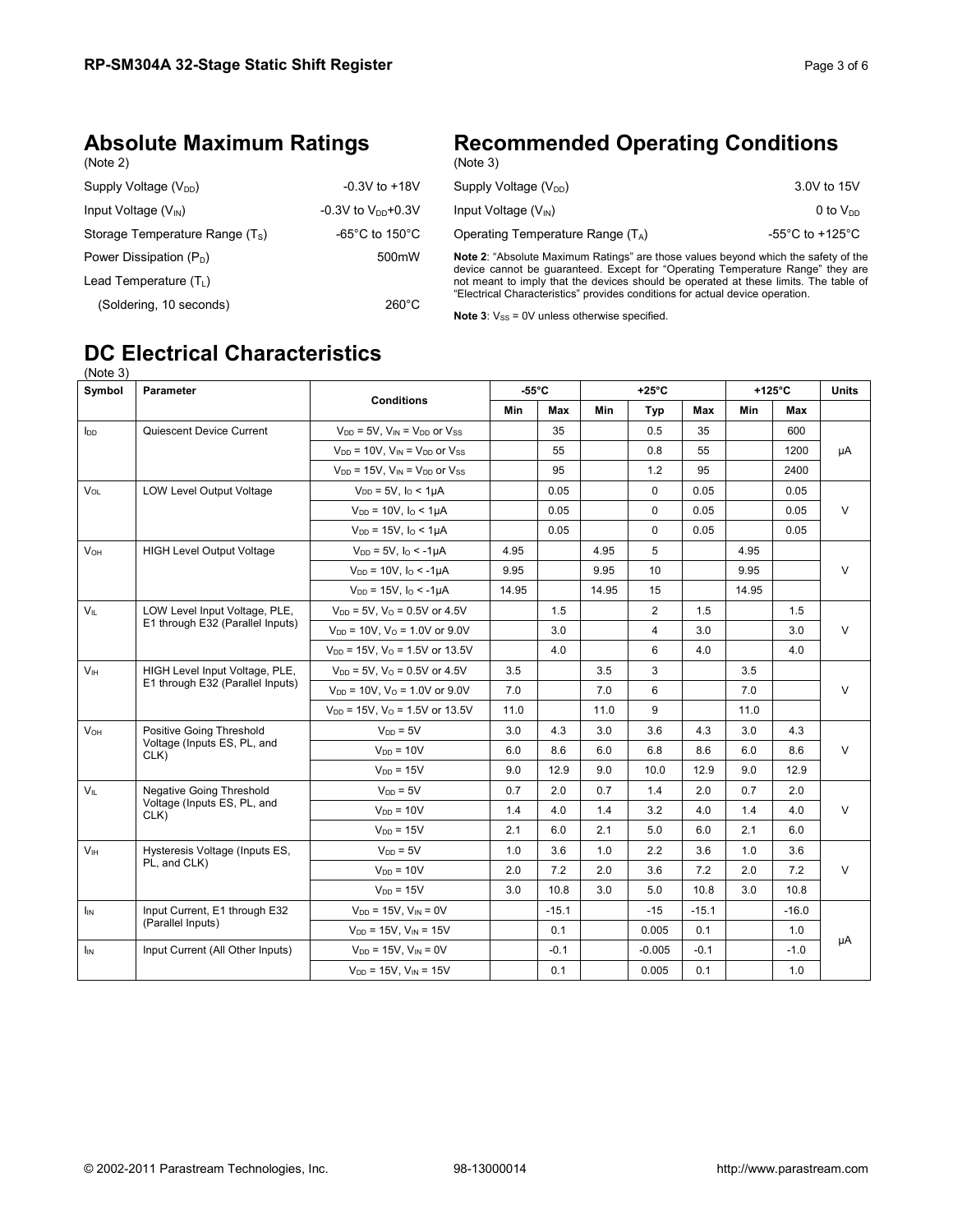### **AC Electrical Characteristics**

(Note 4)

#### T<sub>A</sub> = 25°C, input tr, tf = 20ns, C<sub>L</sub> = 50pF, R<sub>L</sub> = 200k $\Omega$

| Symbol                              | Parameter                                                          | <b>Conditions</b>       | Min | <b>Typ</b> | Max      | <b>Units</b> |
|-------------------------------------|--------------------------------------------------------------------|-------------------------|-----|------------|----------|--------------|
| t <sub>PLH</sub> , t <sub>PHL</sub> | Propagation Delay Time, CLK $\downarrow$ to D Output               | $V_{DD} = 5V$           |     | 680        | 1360     |              |
|                                     |                                                                    | $V_{DD} = 10V$          |     | 340        | 680      | ns           |
|                                     |                                                                    | $V_{DD} = 15V$          |     | 265        | 530      |              |
|                                     | Propagation Delay Time, PL 1 to D Output                           | $V_{DD} = 5V$           |     | 740        | 1480     |              |
|                                     |                                                                    | $V_{DD} = 10V$          |     | 370        | 740      | ns           |
|                                     |                                                                    | $V_{DD} = 15V$          |     | 290        | 580      |              |
| t <sub>THL</sub> , t <sub>TLH</sub> | <b>Transition Time</b>                                             | $V_{DD} = 5V$           |     | 100        | 200      |              |
|                                     |                                                                    | $V_{DD} = 10V$          |     | 50         | 100      | ns           |
|                                     |                                                                    | $V_{DD} = 15V$          |     | 40         | 80       |              |
| $f_{CL}$                            | Maximum Input Clock Frequency                                      | $V_{DD} = 5V$           | 2.8 | 4          |          |              |
|                                     |                                                                    | $V_{DD} = 10V$          | 6   | 12         |          | <b>MHz</b>   |
|                                     |                                                                    | $V_{DD} = 15V$          | 8   | 16         |          |              |
| $t_{\rm W}$                         | Minimum Clock Pulse Width                                          | $V_{DD} = 5V$           |     | 90         | 180      |              |
|                                     |                                                                    | $V_{DD} = 10V$          |     | 40         | 80       | ns           |
|                                     |                                                                    | $V_{DD} = 15V$          |     | 25         | 50       |              |
| t <sub>sPL</sub> , thp <sub>H</sub> | Minimum Set-Up and Hold Time, PL Input (Ref. To                    | $V_{DD} = 5V$           |     | 90         | 180      |              |
|                                     | CLK $\downarrow$ )                                                 | $V_{DD} = 10V$          |     | 40         | 80       | ns           |
|                                     |                                                                    | $V_{DD} = 15V$          |     | 25         | 50       |              |
| trcL, trcL                          | Clock Rise and Fall Time (Note 5)                                  | $V_{DD} = 5V, 10V, 15V$ |     |            | $\infty$ | μs           |
| ts                                  | Minimum Set-Up Time, ES (Serial Input), $T_H \ge 200$ ns,          | $V_{DD} = 5V$           |     | 60         | 120      |              |
|                                     | (Ref. To CLK $\downarrow$ )                                        | $V_{DD} = 10V$          |     | 40         | 80       | ns           |
|                                     |                                                                    | $V_{DD} = 15V$          |     | 30         | 60       |              |
|                                     | E1 through E32 (Parallel Inputs), T <sub>H</sub> ≥ 200ns, (Ref. To | $V_{DD} = 5V$           |     | 80         | 160      |              |
|                                     | $PL$ $\uparrow$                                                    | $V_{DD} = 10V$          |     | 40         | 80       | ns           |
|                                     |                                                                    | $V_{DD} = 15V$          |     | 30         | 60       |              |
| tн                                  | Minimum Hold Time, ES (Serial Input), ts ≥ 400ns, Ref.             | $V_{DD} = 5V$           |     |            | 680      |              |
|                                     | To CLK $\downarrow$ )                                              | $V_{DD} = 10V$          |     |            | 350      | ns           |
|                                     |                                                                    | $V_{DD} = 15V$          |     |            | 305      |              |
| tн                                  | E1 through E32 (Parallel Inputs), ts ≥ 400ns, (Ref. To             | $V_{DD} = 5V$           |     |            | 800      |              |
|                                     | $PL$ $\uparrow$                                                    | $V_{DD} = 10V$          |     |            | 410      | ns           |
|                                     |                                                                    | $V_{DD} = 15V$          |     |            | 355      |              |
| C <sub>1</sub>                      | Average Input Capacitance                                          | Any Input               |     | 5          | 7.5      | pF           |

**Note 4**: AC Parameters are guaranteed by DC correlated testing.

**Note 5**: Clock input is Schmitt trigger buffered.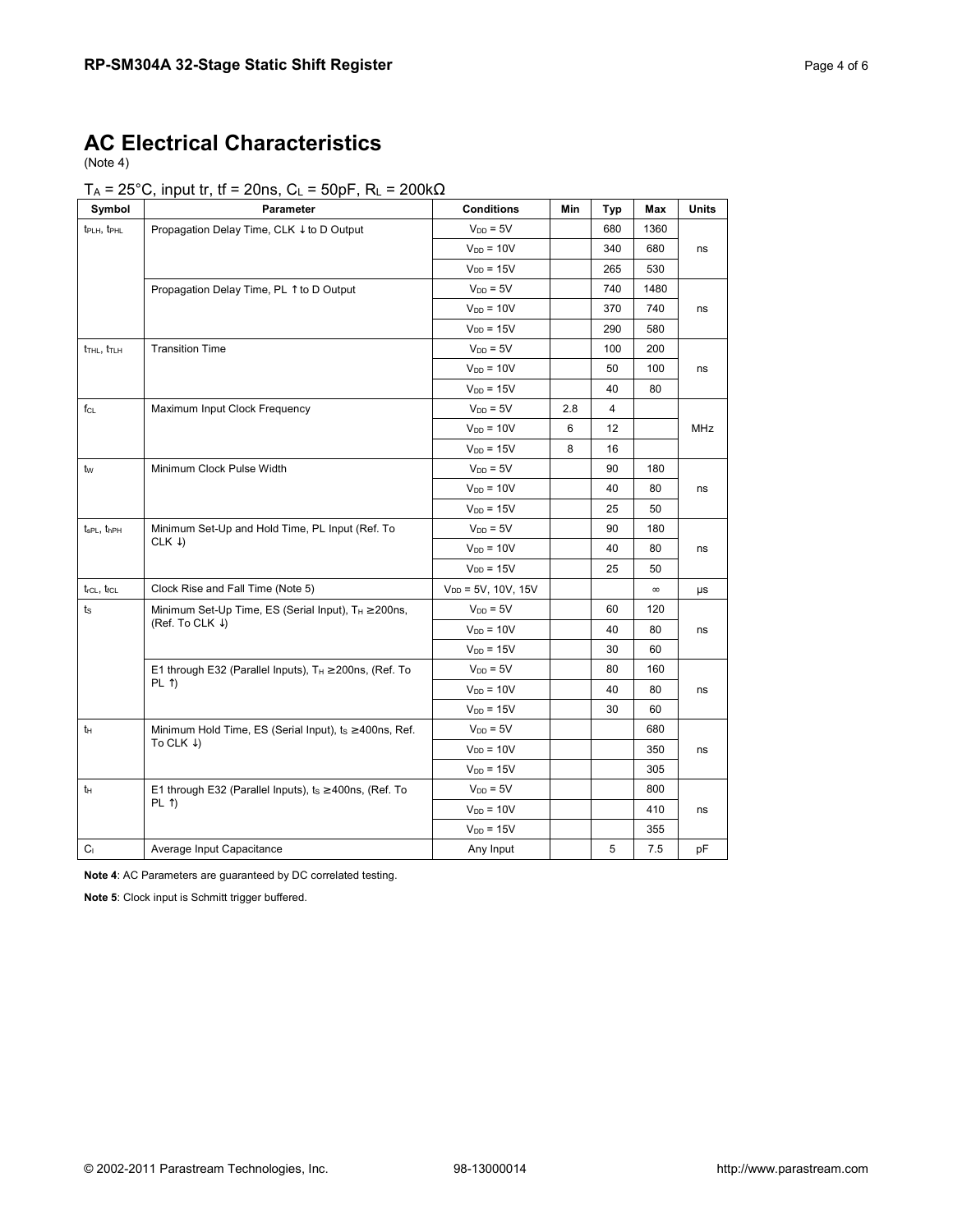## **Timing Diagram**